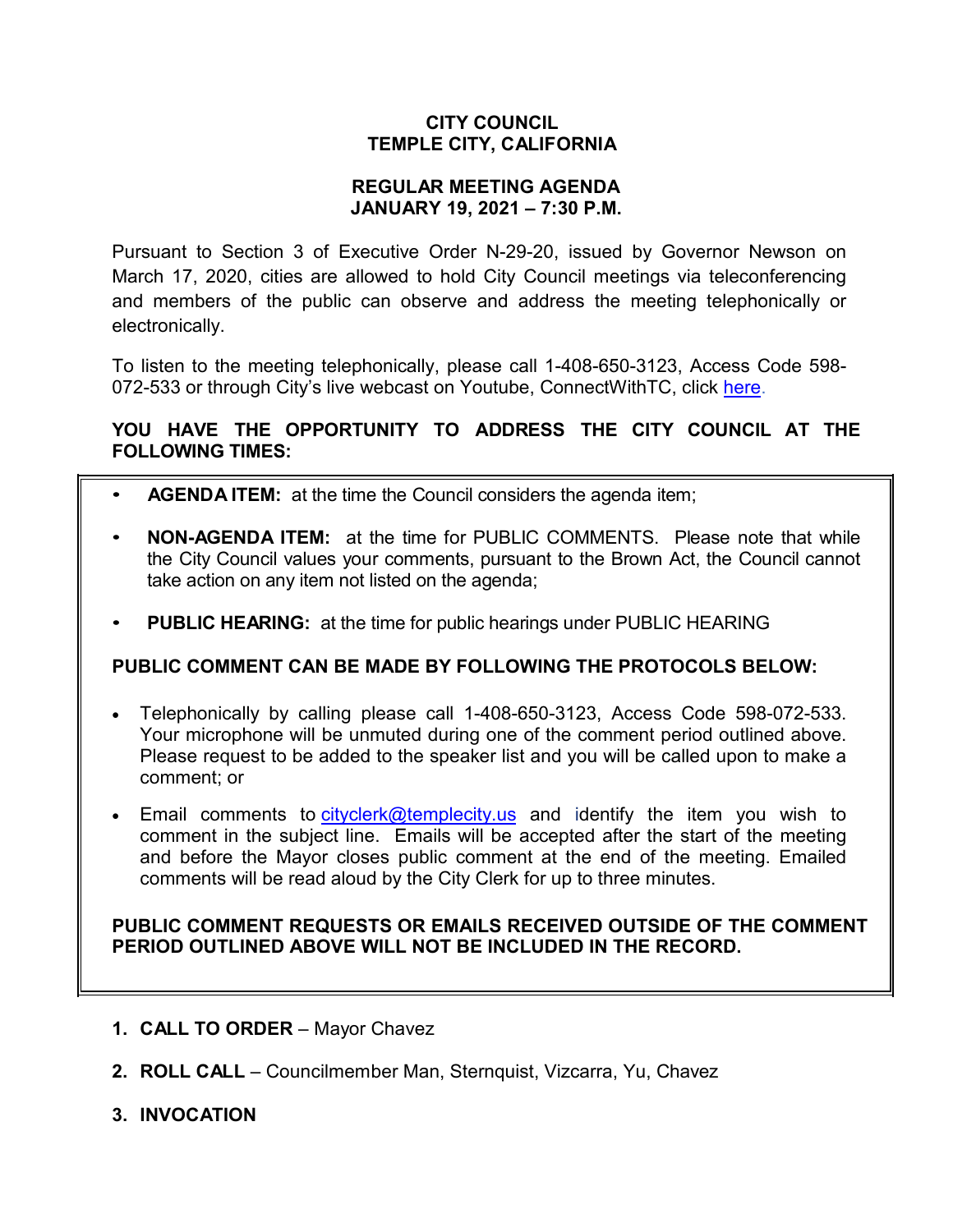## **4. PLEDGE OF ALLEGIANCE**

### **5. CEREMONIAL MATTERS – PRESENTATIONS**

### A. HOLIDAY DECORATION CONTEST WINNERS

## **6. PUBLIC COMMENTS ON ITEMS NOT LISTED ON THE AGENDA**

The City Council will now hear public comments regarding items **not listed** on the agenda. The procedure to address the City Council is highlighted on the first page of this agenda. This section is limited to 30 minutes total.

#### **7. CONSENT CALENDAR**

All Consent Calendar items may be approved in a single motion as recommended unless removed for further discussion. If members of the City Council or persons in the audience wish to discuss any matters listed on the Consent Calendar, please address them at this time.

Recommendation: Approve Items A and F per recommendations.

## A. [APPROVAL](https://ca-templecity.civicplus.com/DocumentCenter/View/15610/7A_CCM---2021-01-05) OF MINUTES

The City Council is requested to review and approve the Minutes of the Regular City Council Meeting of January 5, 2021.

Recommendation: Approve.

## B. [APPROVAL OF CONSULTANT SERVICES AGREEMENT WITH RRM DESIGN](https://ca-templecity.civicplus.com/DocumentCenter/View/15614/7B_ODS_Staff-Report_RRM-Design_11920_Final-w-attachment)  [GROUP \(RRM\) TO PREPARE OBJECTIVE DESIGN STANDARDS THAT](https://ca-templecity.civicplus.com/DocumentCenter/View/15614/7B_ODS_Staff-Report_RRM-Design_11920_Final-w-attachment)  [REDUCE ENTITLEMENT PROCESSING TIME ON MULTI-FAMILY PROJECTS](https://ca-templecity.civicplus.com/DocumentCenter/View/15614/7B_ODS_Staff-Report_RRM-Design_11920_Final-w-attachment)

The City Council is requested to consider approval of a Consultant Services Agreement for the preparation of the objective design standards which will help designers and the development community by providing an optional method of expediting the review process, which in turn would reduce design costs and accelerate housing production in the City.

Recommendation:

- 1. Approve a Consultant Services Agreement with RRM (Attachment "A") to prepare the objective design standards; and
- 2. Authorize the City Manager to execute the Consultant Services Agreement in an amount not to exceed \$178,248.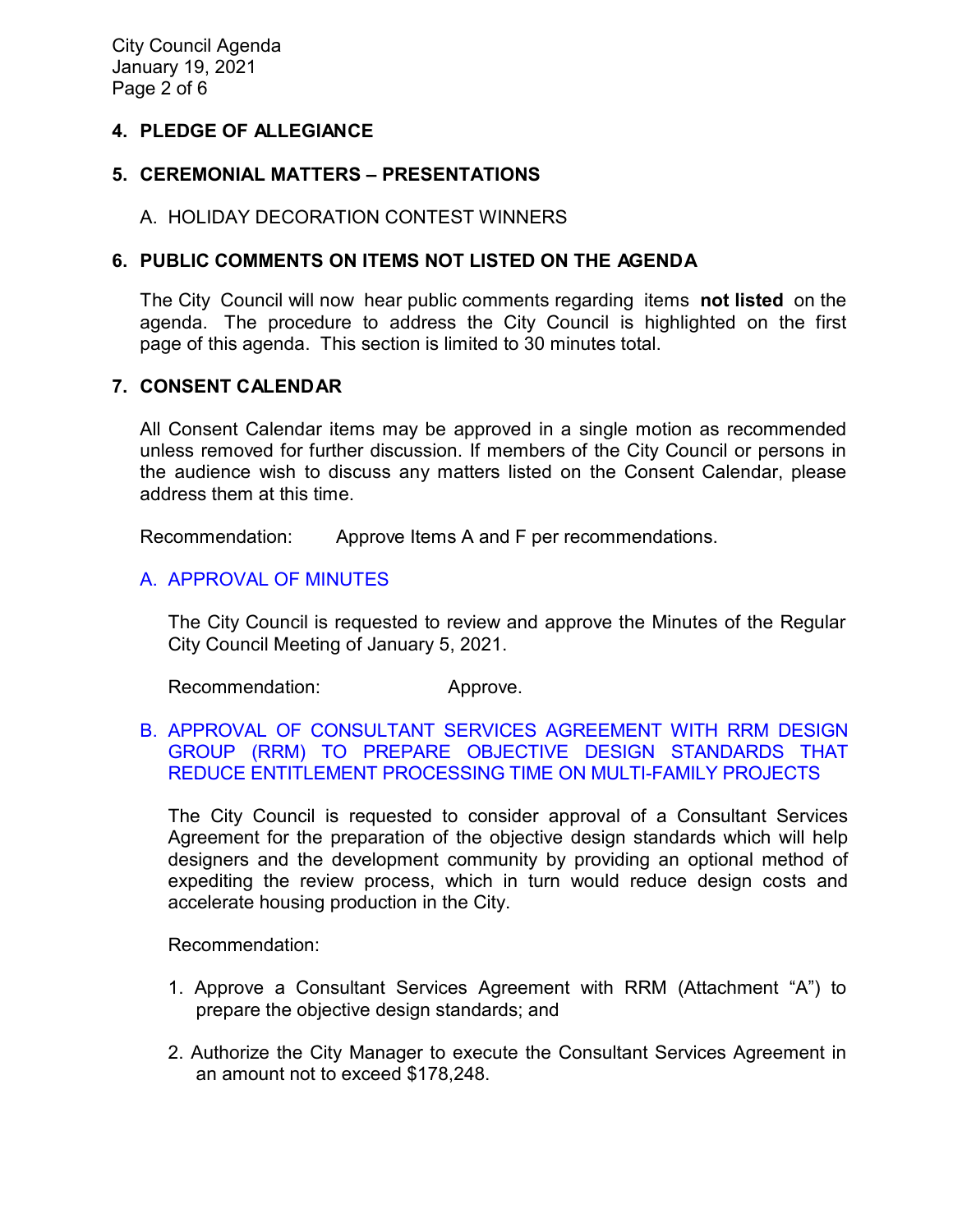#### C. [REFRAINING ENFORCEMENT ON PUBLIC NUISANCE CASES RELATED TO](https://ca-templecity.civicplus.com/DocumentCenter/View/15611/7C_Holiday-Decorations_staff-report_final)  [HOLIDAY LIGHTS AND DECORATIONS](https://ca-templecity.civicplus.com/DocumentCenter/View/15611/7C_Holiday-Decorations_staff-report_final)

The City Council is requested to consider staff's recommendation relating to holding in abeyance enforcement of the City's holiday lights and decoration rules.

Recommendation: Adopt policy directing community preservation staff to refrain from enforcing the portion of City's public nuisance ordinance related to holiday lights, decorations, and displays until the local state of emergency ends.

## D. [OVERNIGHT PARKING ENFORCEMENT](https://ca-templecity.civicplus.com/DocumentCenter/View/15613/7D_Overnight-Parking_Staff-Report_Final)

The City Council is requested to receive an update on the overnight parking enforcement and provide direction if necessary.

Recommendation: Receive an update on the overnight parking enforcement and provide direction if necessary.

## E. [COVID-19 CONTINUITY PLAN UPDATE](https://ca-templecity.civicplus.com/DocumentCenter/View/15615/7E_COVID-19-OPERATIONAL-STATUS-UPDATE_final)

The COVID-19 Continuity Plan update provides a status report on the City's identified service goals and priority initiatives during the pandemic.

Recommendation: Receive and file.

#### F. [ADOPTION OF RESOLUTION NO. 21-5508](https://ca-templecity.civicplus.com/DocumentCenter/View/15612/7F_Warrant-Register_Reso-No-21-5508-011921---Warrants--Demands-FY-2020-2021_w-attachment) APPROVING PAYMENT OF BILLS [FOR FISCAL YEAR 2020-21](https://ca-templecity.civicplus.com/DocumentCenter/View/15612/7F_Warrant-Register_Reso-No-21-5508-011921---Warrants--Demands-FY-2020-2021_w-attachment)

The City Council is requested to adopt Resolution No. 21-5508 authorizing the payment of bills.

Recommendation: Adopt Resolution No. 21-5508.

#### **8. PUBLIC HEARING** – None

#### **9. UNFINISHED BUSINESS** – None

#### **10. NEW BUSINESS**

#### A. [LEGISLATIVE](https://ca-templecity.civicplus.com/DocumentCenter/View/15616/10A_Legislative-Update_Staff-Report-2021_final-w-attachment) UPDATE

The City Council is requested to receive and file the legislative update report and direct the City Manager to implement all required procedures and policies in alignment with the new and applicable state laws.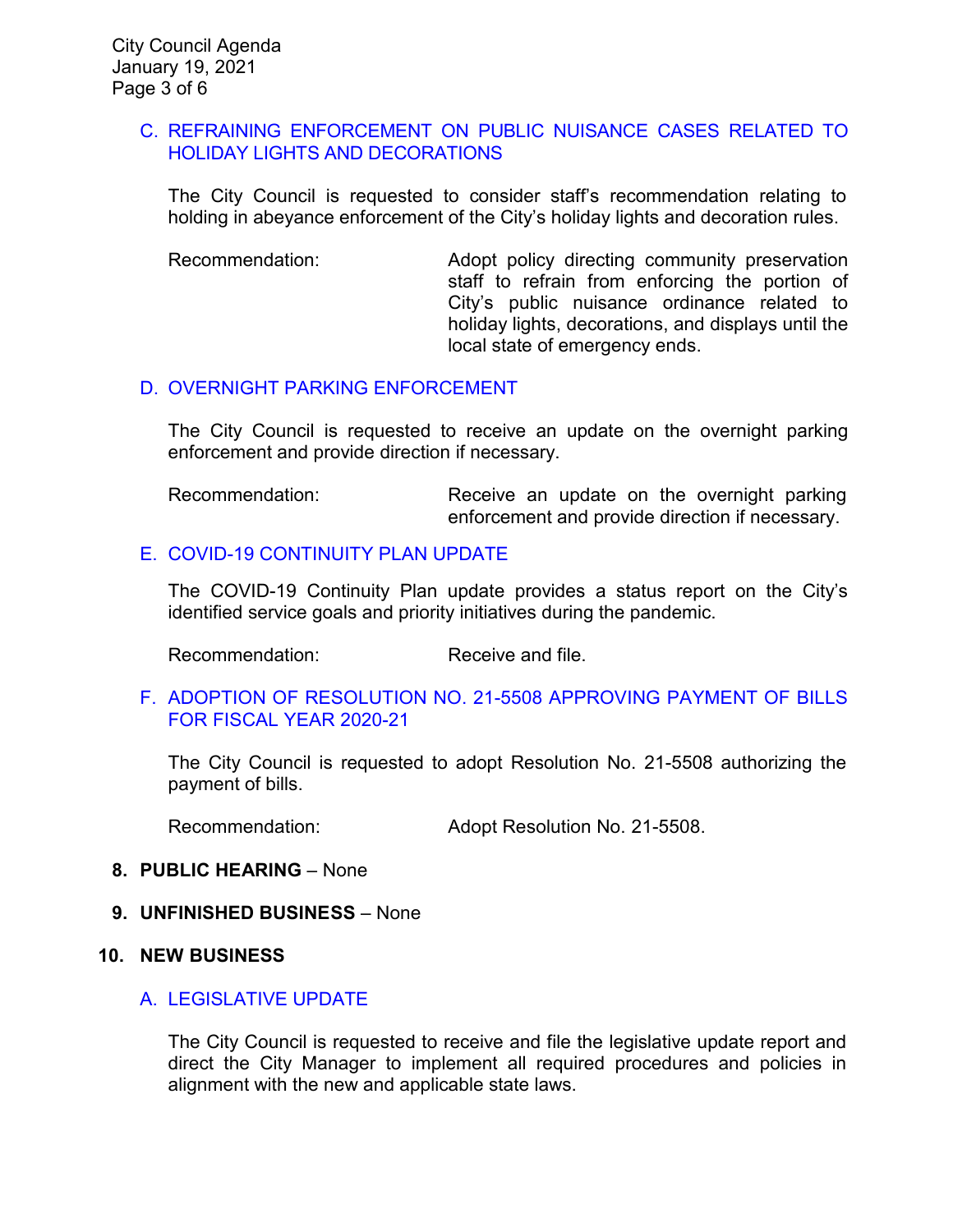Presenter: **Exercise Services** City Manager and Management Services Management Analyst

Recommendation:

- 1. Receive and file this report on newly enacted state laws that will impact city services and policies; and
- 2. Direct the City Manager to implement all required procedures and policies in alignment with new and applicable state laws.

#### B. [FISCAL YEAR 2020-21 MID-YEAR FINANCIAL STATUS](https://ca-templecity.civicplus.com/DocumentCenter/View/15617/10B_Mid-Year_Staff-Report-MidYear-2021-Financial-Report-01-11-2021_final-w-comments) REPORT

The City Council is requested to review the Fiscal Year 2020-21 Mid-Year Budget and adjust original revenue projections and budgeted appropriations based on six months of actual activity.

Presenter: Administrative Services Director

Recommendation:

- 1. Receive and file the Mid-Year Fiscal Year 2020-21 (i.e., July 2020 to December 2020) Financial Status Review and related reports; and
- 2. Approve and Authorize staff to revise revenue and expenditure budget estimates as proposed.
- C. [COMPREHENSIVE ANNUAL FINANCIAL REPORT FOR THE YEAR ENDED](https://ca-templecity.civicplus.com/DocumentCenter/View/15618/10C_CAFR_-Staff-Report---CAFR2020-Final-w-attachments)  [JUNE 30, 2020](https://ca-templecity.civicplus.com/DocumentCenter/View/15618/10C_CAFR_-Staff-Report---CAFR2020-Final-w-attachments)

A Comprehensive Annual Financial Report (CAFR) is a set of United States government financial statements comprising the financial report of a state, municipal or other governmental entity that complies with the accounting requirements created and circulated by the Governmental Accounting Standards Board.

Recommendation:

The City Council is requested to receive and file the following reports:

- 1. Comprehensive Annual Financial Report (CAFR) for the year ended June 30, 2020 (Attachment "A");
- 2. Independent Auditor's Communication to the City (Attachment "B");
- 3. Independent Accountants' Report on Applying Agreed-Upon Procedures Related to the Article XIII-B Appropriations Limit Calculation (Gann Limit)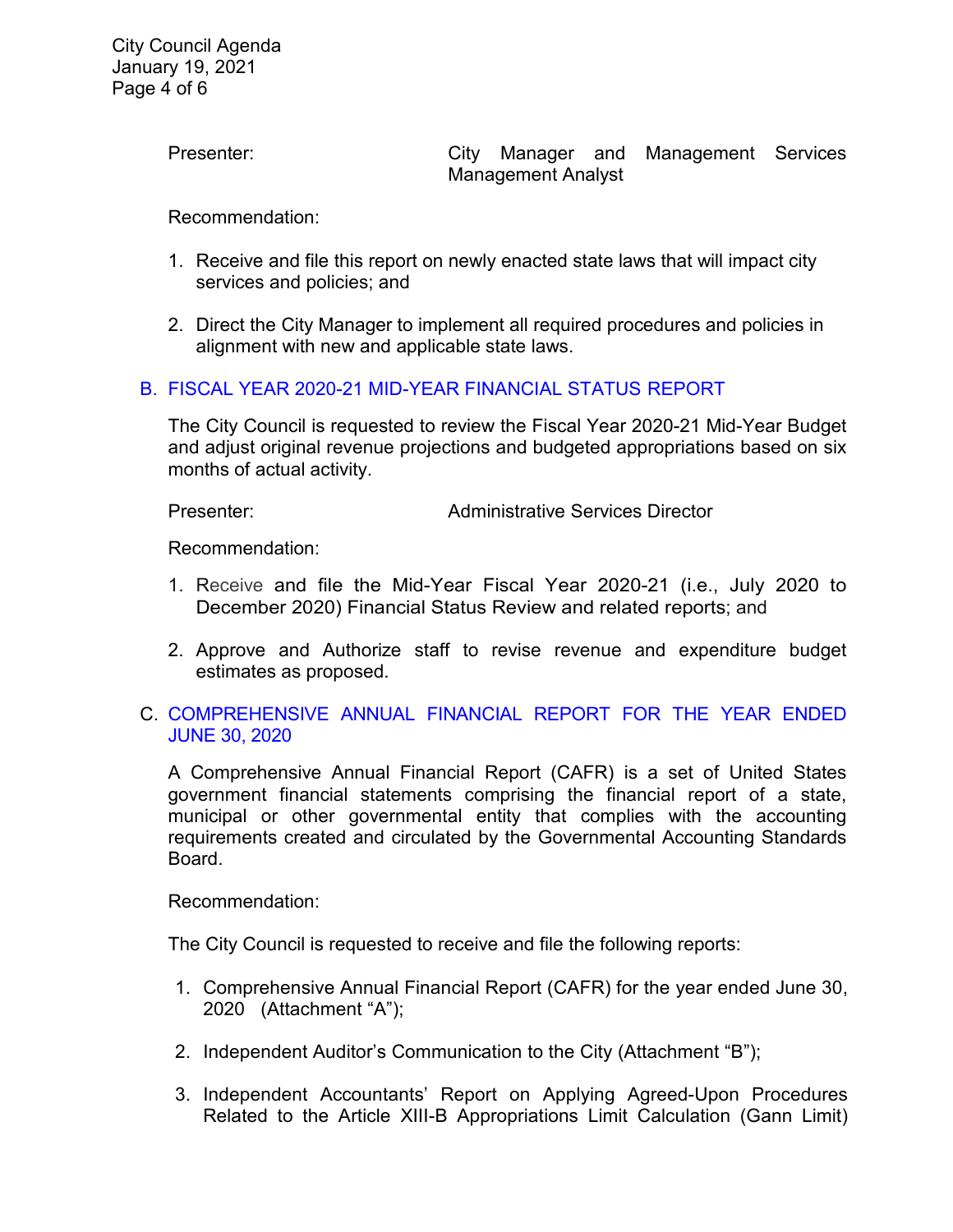City Council Agenda January 19, 2021 Page 5 of 6

(Attachment "C"); and

4. Independent Auditor's Report on Internal Control over Financial Reporting and on Compliance and Other Matters Based on an Audit of Financial Statements Performed in accordance with *Government Auditing Standards* (Attachment "D")

### **11. UPDATE FROM CITY MANAGER**

## **12. UPDATE FROM CITY ATTORNEY**

### **13. COUNCIL REPORTS REGARDING AD HOC OR STANDING COMMITTEE MEETINGS**

- A. SCHOOL DISTRICT/CITY STANDING COMMITTEE (Councilmember Man and Mayor Chavez) – Formed 1/3/2012
- B. LAS TUNAS DOWNTOWN REVITALIZATION STANDING COMMITTEE (Mayor Chavez and Mayor Pro Tem Yu) – Formed 2/18/2014
- C. FUTURE DEVELOPMENT OF CITY PROPERTIES STANDING COMMITTEE (Mayor Pro Tem Yu and Councilmember Man) – Formed 2/18/2014
- D. AUDIT STANDING COMMITTEE (Mayor Chavez and Mayor Pro Tem Yu) – Formed 7/15/2014
- E. FACILITIES, PUBLIC WORKS, AND INFRASTRUCTURE STANDING **COMMITTEE** (Mayor Pro Tem Yu and Councilmember Man) – Formed 4/4/2017
- F. PRIMROSE PARK ART ELEMENT AD HOC (Councilmember Vizcarra and Mayor Pro Tem Yu) – Formed 5/19/20

## **14. COUNCIL ITEMS SEPARATE FROM THE CITY MANAGER'S REGULAR AGENDA**

- A. COUNCILMEMBER STERNQUIST
- B. COUNCILMEMBER VIZCARRA
- C. COUNCILMEMBER MAN
- D. MAYOR PRO TEM YU
- E. MAYOR CHAVEZ